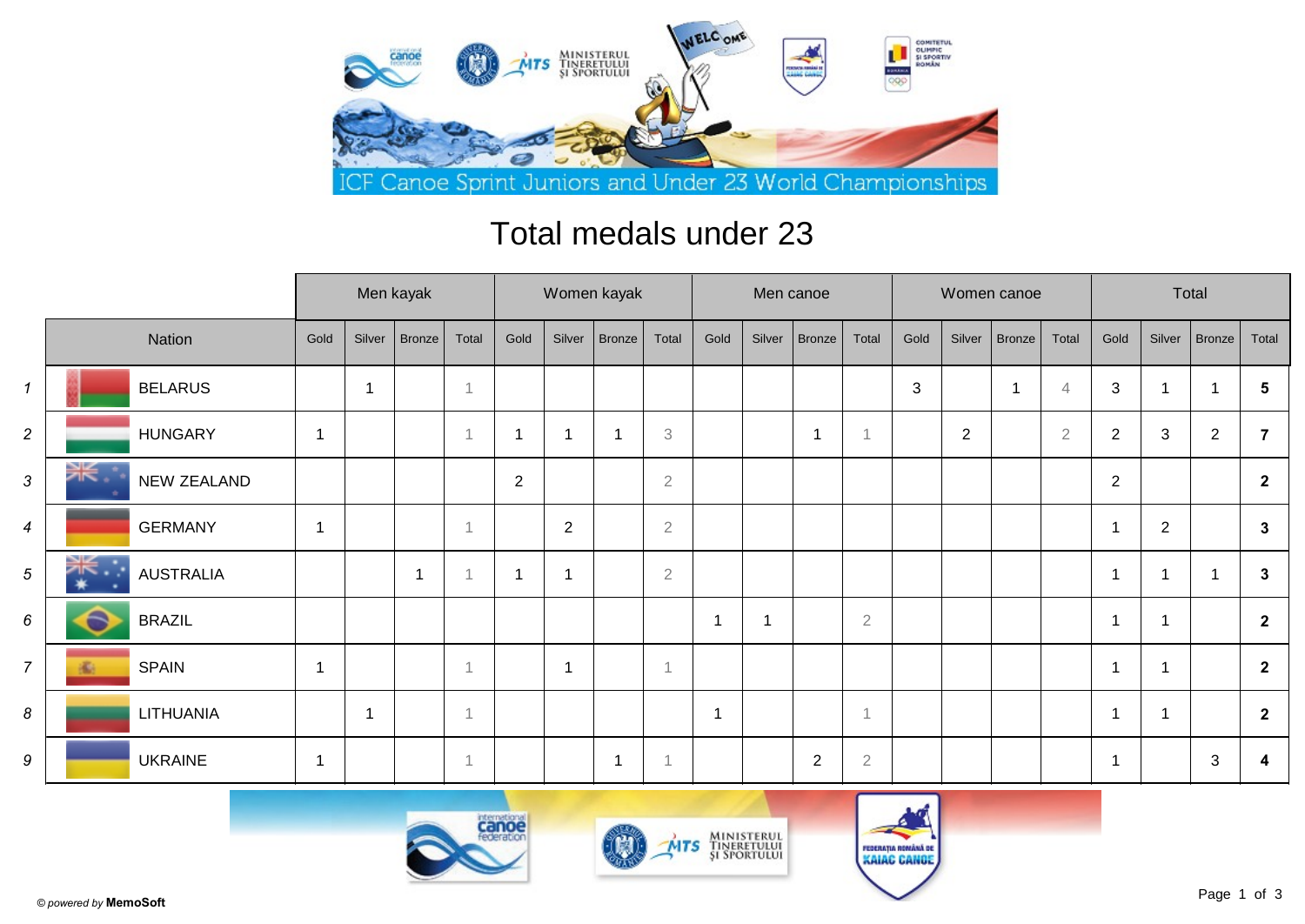

## Total medals under 23

|    |                  |                |                | Men kayak   |                | Women kayak |        |        |                |                |                | Men canoe     |                |              |        | Women canoe             |                | Total |        |                          |                |  |
|----|------------------|----------------|----------------|-------------|----------------|-------------|--------|--------|----------------|----------------|----------------|---------------|----------------|--------------|--------|-------------------------|----------------|-------|--------|--------------------------|----------------|--|
|    | Nation           | Gold           | Silver         | Bronze      | Total          | Gold        | Silver | Bronze | Total          | Gold           | Silver         | <b>Bronze</b> | Total          | Gold         | Silver | Bronze                  | Total          | Gold  | Silver | Bronze                   | Total          |  |
| 10 | <b>ARGENTINA</b> | $\overline{1}$ |                |             | $\sqrt{2}$     |             |        |        |                |                |                |               |                |              |        |                         |                |       |        | -1                       | $\mathbf{2}$   |  |
| 11 | CANADA           |                |                |             |                |             |        |        |                |                |                |               |                | $\mathbf{1}$ |        | $\overline{\mathbf{1}}$ | $\overline{2}$ | -1    |        | $\mathbf{1}$             | $\mathbf{2}$   |  |
| 12 | POLAND           |                |                |             |                | f           |        |        | $\overline{A}$ |                |                |               |                |              |        | 1                       |                |       |        | $\overline{\phantom{a}}$ | $\mathbf{2}$   |  |
| 13 | <b>CHINA</b>     |                |                |             |                |             |        |        |                | -1             |                |               | $\overline{1}$ |              |        |                         |                | -1    |        |                          | $\mathbf 1$    |  |
| 14 | <b>MOLDOVA</b>   |                |                |             |                |             |        |        |                | $\overline{1}$ |                |               | 1              |              |        |                         |                | 1     |        |                          |                |  |
| 15 | <b>RUSSIA</b>    |                | -1             |             | -1             |             |        | -1     |                |                | $\overline{1}$ |               | 1              |              |        |                         | -1             |       | 3      |                          | 4              |  |
| 16 | <b>BELGIUM</b>   |                | $\overline{2}$ |             | $\overline{2}$ |             |        |        |                |                |                |               |                |              |        |                         |                |       | 2      |                          | $\overline{2}$ |  |
| 17 | <b>ROMANIA</b>   |                |                | $\mathbf 1$ | -1             |             |        |        |                |                | 1              |               | 1              |              |        |                         |                |       | 1      |                          | $\overline{2}$ |  |
| 18 | <b>FRANCE</b>    |                |                |             |                |             |        |        |                |                |                |               |                |              |        |                         | $\overline{1}$ |       | 1      |                          | -1             |  |